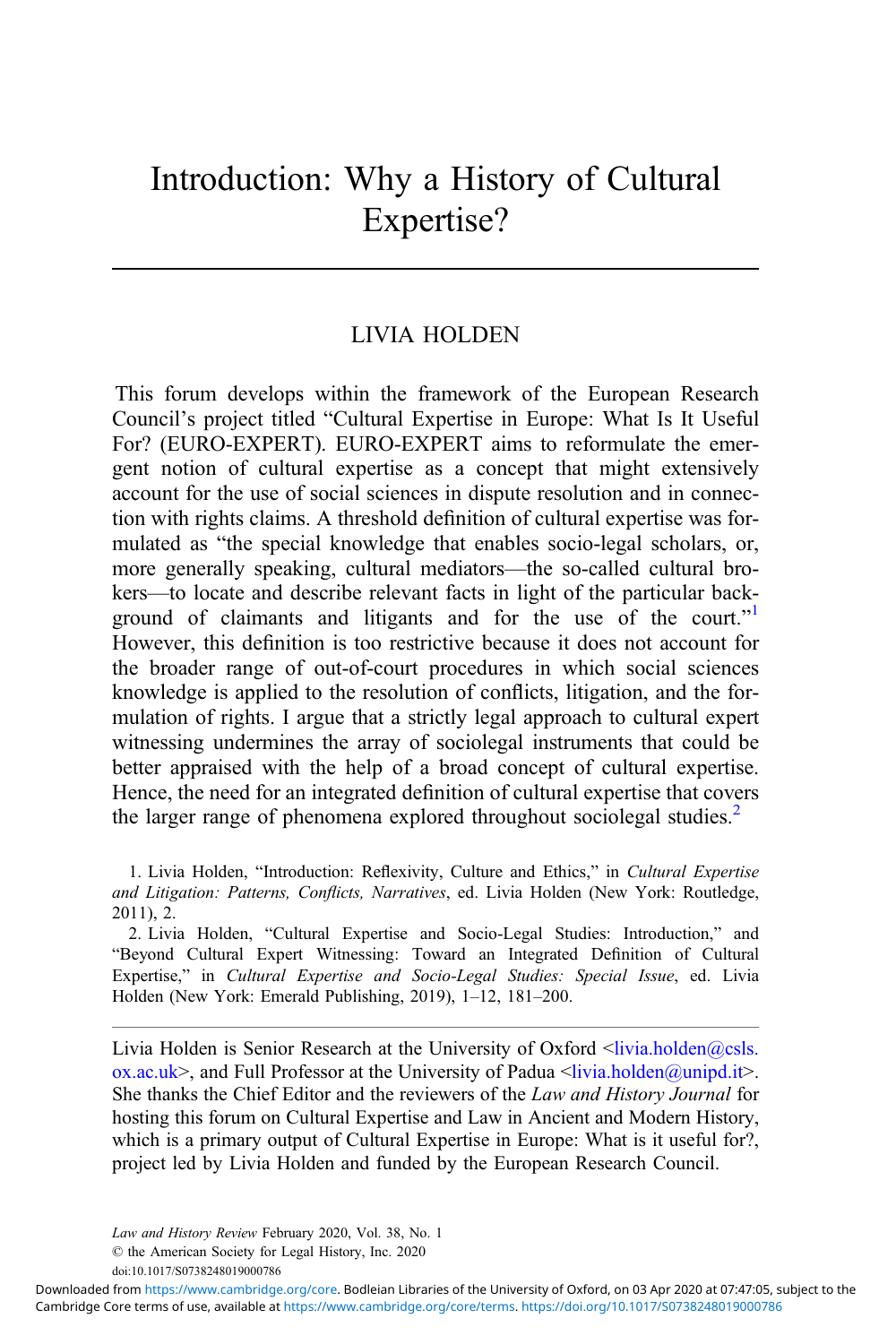This forum is one of the outcomes of the workshop entitled "Cultural Expertise in Ancient and Modern History" held in Oxford in July 2018, and aims to make explicit the interdisciplinary components of cultural expertise from a historiographical perspective in order to open up the discussion to the history of law. It must be pointed out that cultural expertise, in the form of expert witnessing involving the appointment of social scientists in legal proceedings, is not different from other kinds of expert witnessing. Expert witnessing by social scientists, in particular, can be traced back for centuries. For more than 200 years, social scientists have played an active role in policy making in the United Kingdom and the United States. Going further back, to the nineteenth century, one sees the appointment of social scientists as expert witnesses, especially anthropologists for matters involving First Nations and Aborigines in specialized fields of law, such as native land titles in America and Australia. In contemporary management of migration fluxes, the appointment of anthropologists as country experts has become increasingly frequent in common law and civil law countries for immigration proceedings and in other fields of law as well. Sociolegal studies and legal anthropology have delved into cultural expert witnessing. However, it is still difficult to extensively and systematically appraise the involvement of social sciences in dispute resolution, lawmaking, and policy making from an all-encompassing perspective.

This forum aims on the one hand to scrutinize whether the emergent concept of cultural expertise can diachronically account for in-court and out-of-court resolutions of conflicts in the history of law, and on the other hand to synchronically trace the historical developments of contemporary trends of cultural expertise. This forum adopts a new interdisciplinarity, which not only combines history and law but also uses the tools of anthropology in order to overcome some of the challenges of the global historiographical perspective of the twenty-first century. Authors in this forum share the view that European legal histories cannot be understood in isolation, and some have experimented with the use of cultural expertise as a sociolegal concept that might contribute to bridging the gaps that conventional legal history has sidelined, in particular the difficult commensurability between common law and civil law and the problems of the cultural translation of law.<sup>3</sup>

The concept of cultural expertise in the history of law is explored from diachronic and synchronic perspectives in ancient and contemporary

<sup>3.</sup> Thomas Duve, "Global Legal History: Setting Europe in Perspective," in The Oxford Handbook of European Legal History, ed. Heikki Pihlajamaki, Markus D. Dubber, and Mark Godfrey (Oxford: Oxford University Press, 2018).